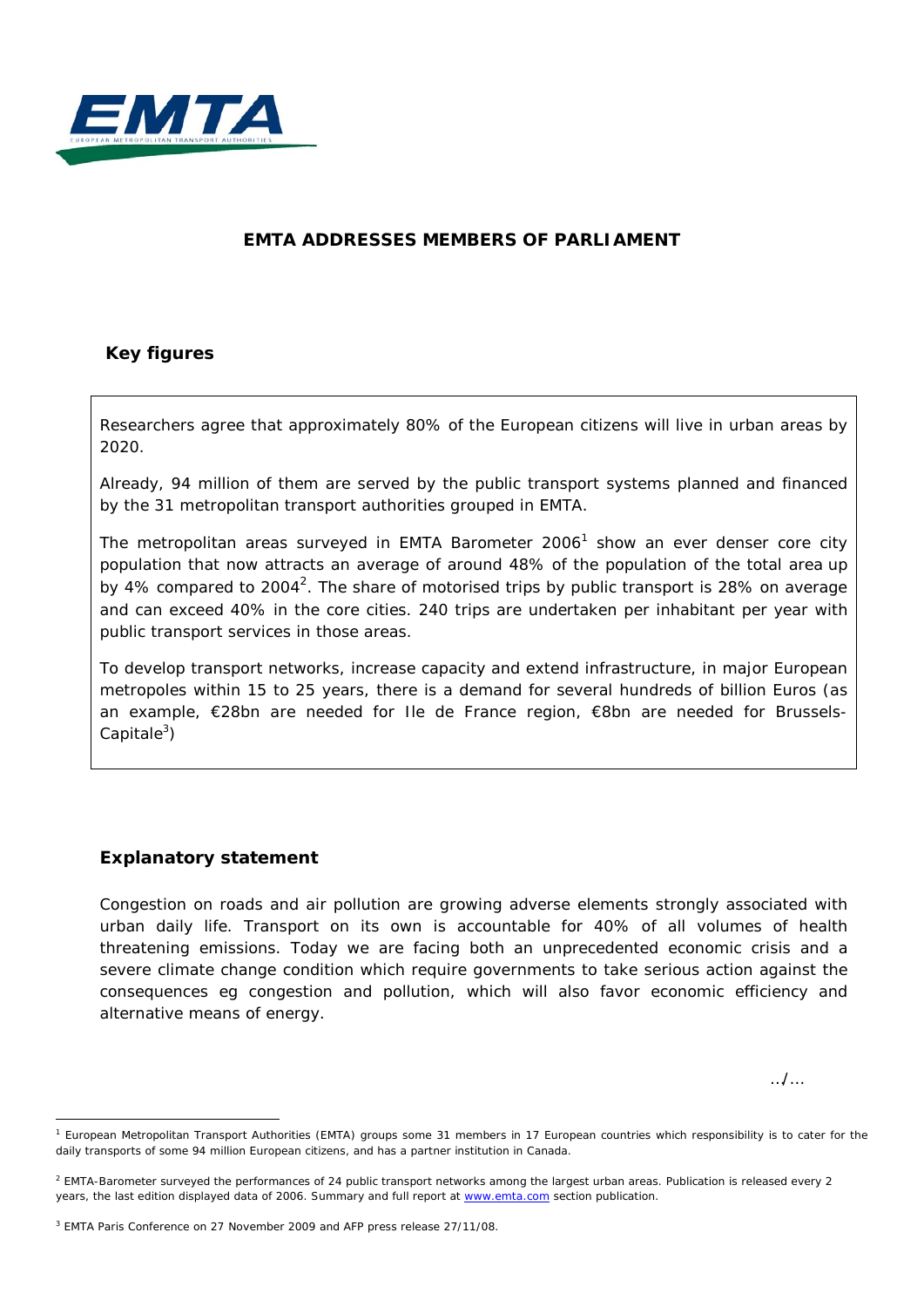Climate change policy is at the top of the E-U's agenda. A consensus is highly desired to come up to the Copenhagen meeting in December 2009, showing that the European Union still leads the way in a world heading for a sustainable future. The question is "Would such a stand be creditable if urban transport at European level is kept out of the scope of measures?"

Metropolitan areas are key drivers of our regions, they are at the heart of the E-U's sustainable development efforts. Improving urban mobility is simply essential to regenerate their economic dynamics, to enhance a livable environment and to preserve social inclusion.

A policy on urban mobility obviously has its place amongst E-U general policy and priorities. In fact, thanks to the Public Service Obligation Regulation<sup>4</sup> that will come gradually into force from December 2009 and on, urban transport has already entered the E-U legislative framework. This regulation builds on the special position of state aid in the transport sector whereby public authorities can either grant exclusive rights or compensate operators for costs incurred when discharging so called public service obligations. Such regulation is at the core of public transport activity. EMTA calls at E-U level for a policy on urban mobility that is comprehensive and consistent with other sectoral policies to which it is obviously related eg regional development policy, cohesion policy, economic and employment policy, and social inclusion policy. EMTA would like to see that the European Commission support, in funding urban policy, reflects such consistency.

For its part, through ten years of shared experience and jointly built knowledge, EMTA had developed a vision for the near future of Urban Mobility. By 2015, EMTA envisions:

- Integrated transport authorities with competencies enlarged to all aspects of urban mobility so as to implement, through comprehensive local mobility plans, the sound, consistent and sustainable urban mobility policy deemed to support economic growth of city-regions;
- The highest quality of transport services. When presenting the public transport system in Stockholm Ingemar Ziegler CEO of SL says *"it is a gigantic environmental project in itself, our goal is to make our customers more satisfied and thereby increase our market share above 80% in peak hours."*
- Advance technologies in particular in ITS to facilitate real time intermodal information covering all aspects of mobility and the development of ticketing and travel information software applications delivered "over the air" to contactless mobile phone handsets to unable seamless travel across the European Union on public transport.
- The freedom for local transport authorities to employ market based instruments that are best suited to their needs, backed up with a robust enforcement mechanism for cross-border traffic-offences.
- The lay-out of a specific funding scheme at E-U level ( like the TEN-T scheme) that would help fund the ambitious projects of greener fleets, of expanded capacities and of extended networks. Such a scheme would in turn incentivise member states to cofinance at the appropriate level, so that the significant needs for sustainable urban mobility are met.

<sup>-</sup><sup>4</sup> (EC) 1370\2007 "on Passenger transport services by rail and by road"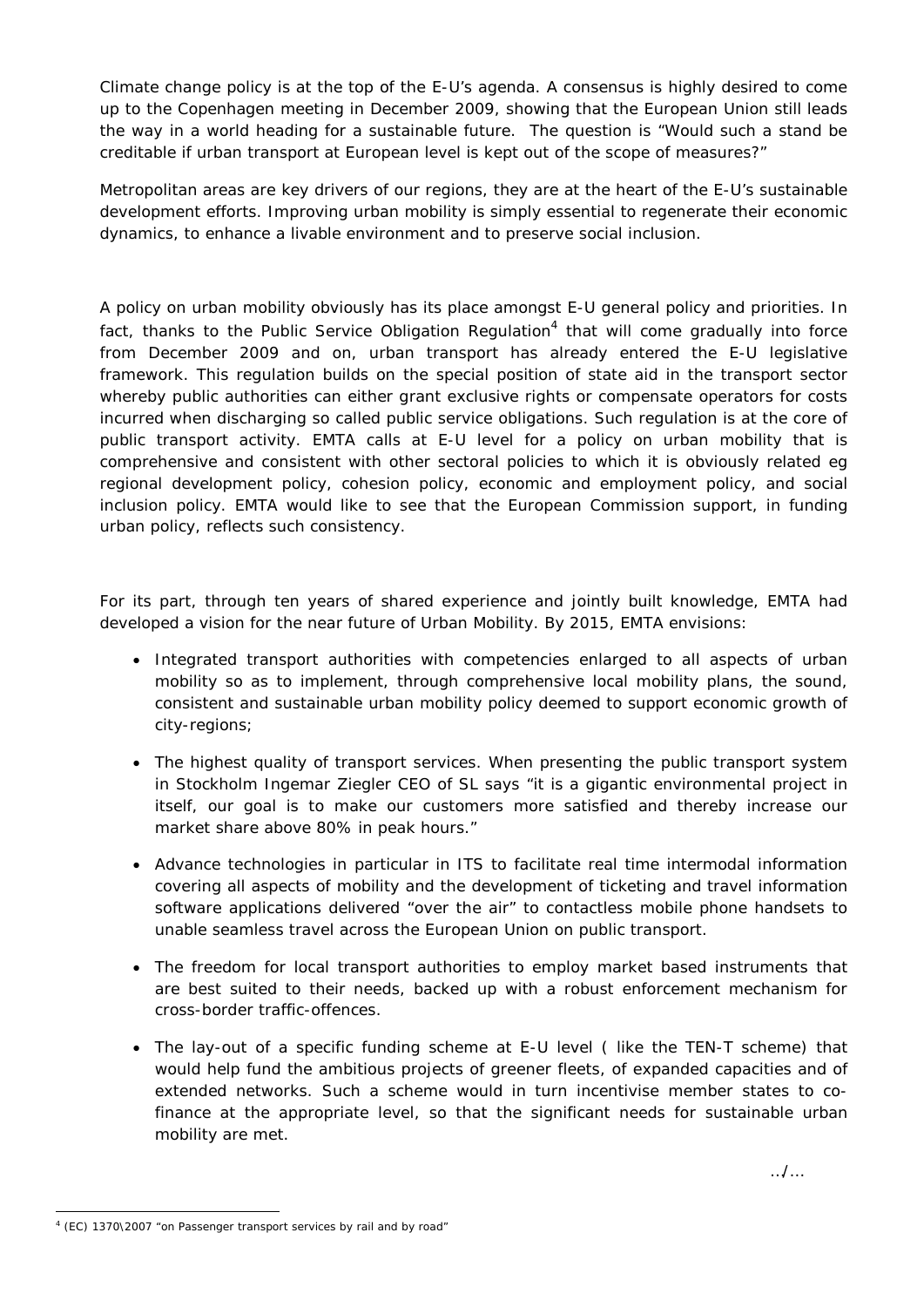EMTA sees the most pressing issue of the global economic crisis as the opportunity to reconsider the development of Public Transport as a way to create local jobs, launch investments projects that will improve infrastructure, one of the pillars along with high quality education, of European Economic competitiveness, and also an opportunity to boost innovation towards energy efficient means of mobility including the car industry sector. EMTA has welcomed the TRAN Committee initiative report on an Action Plan on Urban Mobility, and in particular,

## **EMTA stands for:**

- The enlargement of Public Transport Authorities missions to encompass a holistic view on urban mobility and the development of integrated sustainable urban travel plans with recommended aspects to take into account, however leaving it to local authorities to select the measures that are most likely to achieve the goal of sustainable mobility;
- The improvement of the quality delivered in transport services: equity of access on the whole metropolitan area, friendly services to people with reduced mobility, enhanced inter-modality through high quality interchanges, real time information on all aspects of urban mobility;
- The stepping up of ITS research and development programme with application to the provision of most relevant information related to mobility services at large and the provision of integrated, fast and easy to use electronic ticketing;
- The development of CIVITAS III programme open to all cities regardless of size, with calls for projects related to intermodality, integration and innovation, and provided entities wider than cities corresponding to metropolitan areas can apply;
- The "greening" of transport with clear incentives to upgrade existing fleets to meet the latest European emission standards with a particular attention to the needs and means of New Member States;
- The study of the feasibility of a European financial instrument [in the type of URBAN-T] enabling co-financing of surveys on urban travel plans and of a proportion of investments in sustainable modes of transport.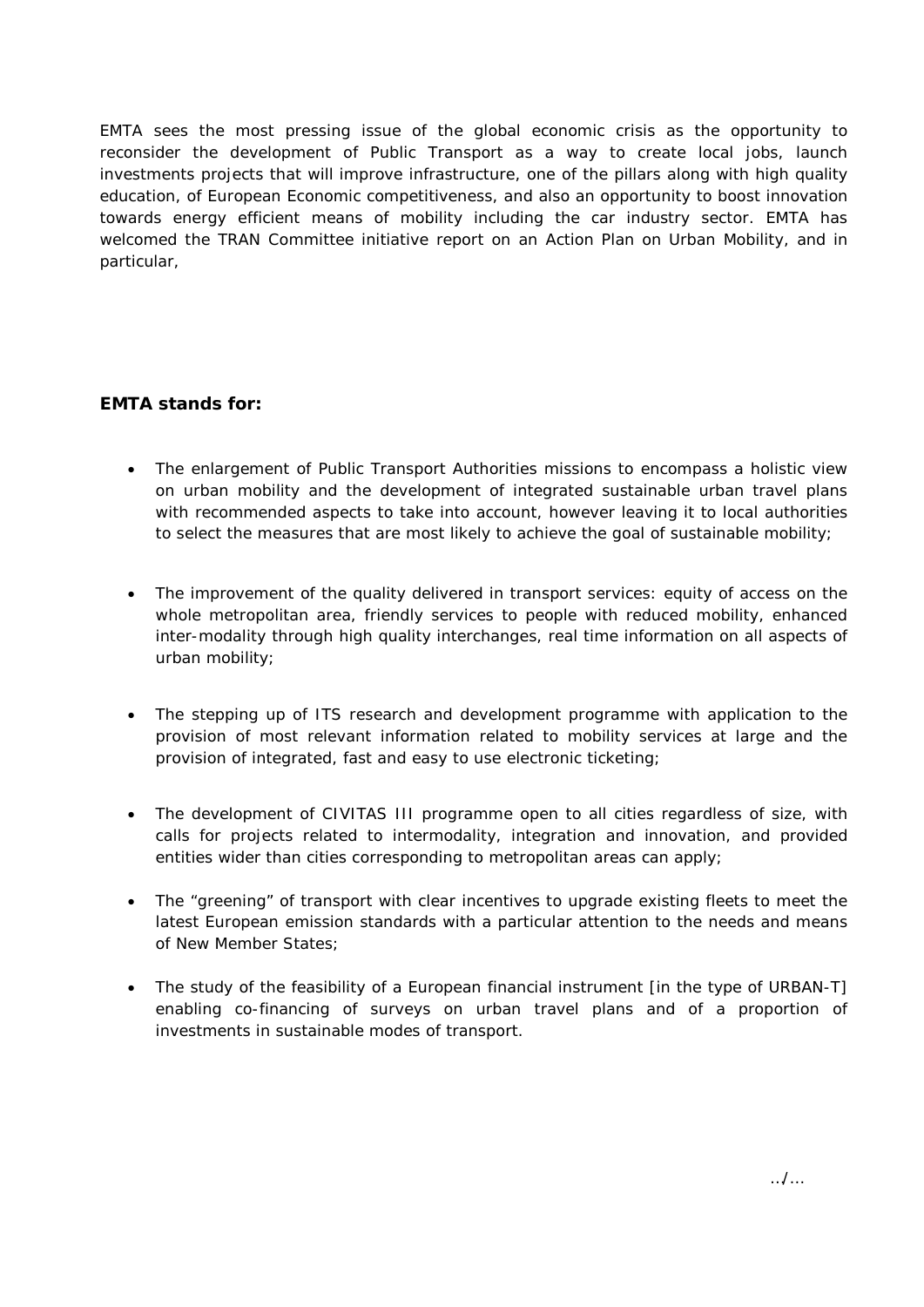# **In the context of the coming elections, EMTA sends four questions to the Members of Parliament:**

Q. 1. Do you agree with the EMTA vision on the way urban mobility should develop towards 2015?

How would you suggest the European Parliament can best support the achievement of its goals?

Q. 2. In your opinion, is public transport a major player in the sustainable development of our European regions?

In your opinion how can public transport be part of the solution aiming for a better quality of life in more efficient cities better prepared for economic competitiveness?

Q. 3. The climate change Energy package, for which Environment ministers from the 27 member states are debating to make final adjustments contains ambitious targets by 2020 of 20% reduction in greenhouse gas compared to 1990 and a share of 20% of renewable energies in overall EU consumption including a target of 10% for bio-fuels

In your opinion how can European institutions best support Transport Authorities in their efforts to participate into the attainment of those targets and achieve sustainable mobility?

Q.4. Financing existing public transport services is a growing concern for transport authorities as both fare revenues and public subsidies tend to recede in percentage<sup>5</sup> while demand for quality is on the rise, renewal of greener fleet and rolling stock is badly needed and financing the expansion of networks is critical.

How, do you think, EU should face this issue and help metropolitan transport authorities?

Are you prepared to support a TEN-T scheme adapted to urban transport?

**\*\*\*\*\*\*\*\*\*\***

<sup>-</sup><sup>5</sup> See EMTA Barometer 2006